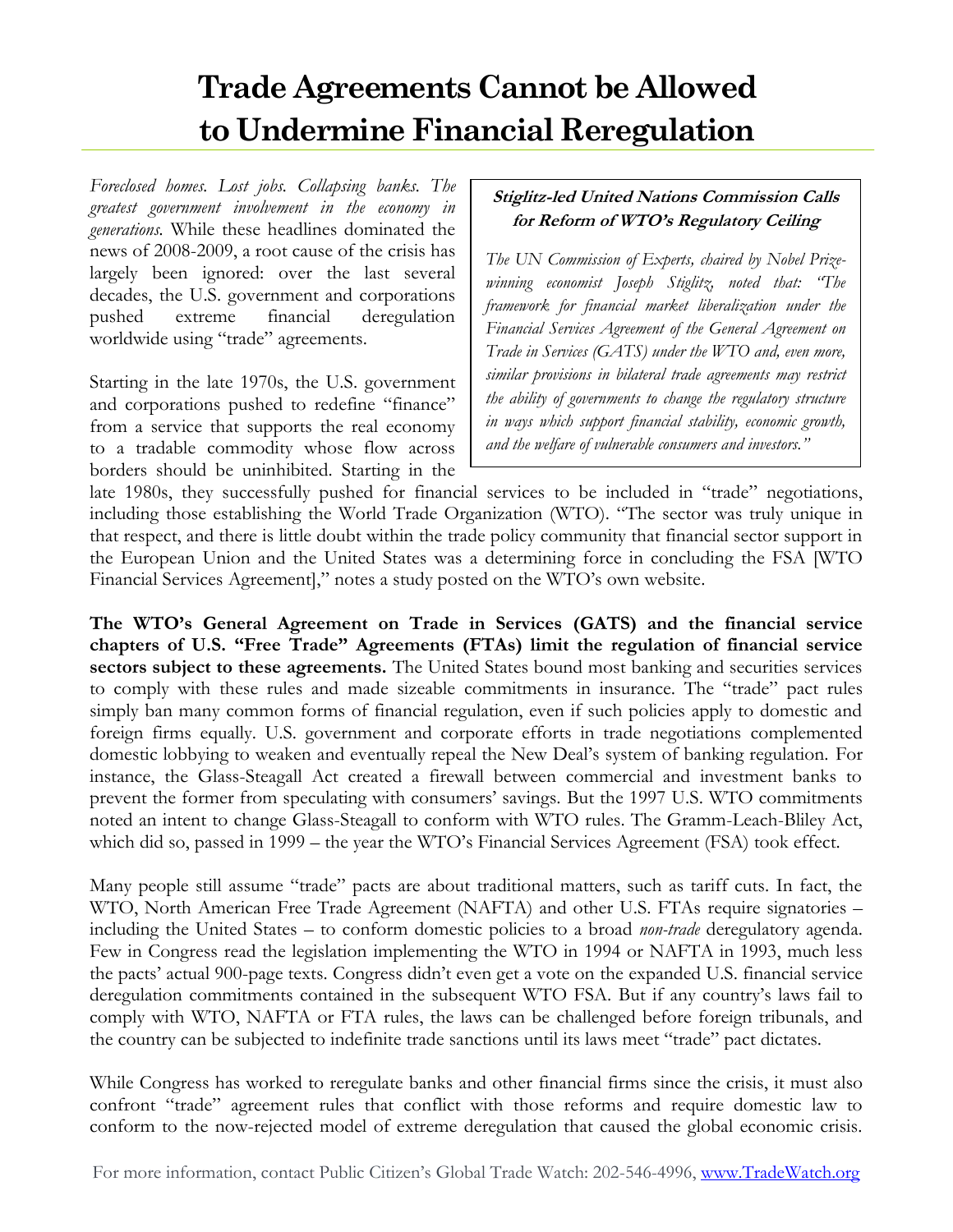# **The Problem: Overreaching "Trade" Agreement Rules**

**So-called "trade" agreements – both existing and proposed – limit the domestic-policy options lawmakers can pursue in areas that are not trade-related.** The WTO enforces 17 different agreements, only a handful of which relate to tariffs and quotas – the traditional terrain of "trade" policy. Others limit subsidies governments can provide to green industries, forbid domestic economic stimulus funds from being directed to domestic workers and firms, set parameters for how our health-care system is managed, and even constrain how our federal and state governments can expend our tax dollars in government procurement. NAFTA and similar FTAs contain analogous provisions, and also empower foreign investors to directly challenge governments for alleged violations.

One of the most controversial WTO agreements is the GATS, which sets out rules for how countries can regulate their economies' "service sectors." What's a service? Basically anything you can't drop on your foot, from banking to energy, education to healthcare. The WTO Secretariat was unusually direct in describing the GATS' implications: *"Governments are free in principle to pursue any national policy objectives*  **provided the relevant measures are compatible with the GATS**."

One of the most controversial service sectors covered by the GATS is finance. When many countries initially rejected the extreme banking, securities and insurance deregulation pushed by U.S. and European governments and corporations, additional negotiations were launched after the WTO was established to push for deeper commitments. In all, over 100 countries have WTO financial services commitments.

The United States and other rich countries also committed to even greater deregulation by adopting an additional WTO agreement, called the "Understanding on Commitments in Financial Services." When all was said and done, the United States was bound to extremely broad WTO obligations to stay out of regulation of "banking," "other financial services" and "insurance." Consider just one sector that has gained notoriety for contributing to the financial meltdown: derivatives. In the expansive WTO category called "Trading of Securities and Derivative Products and Services Related Thereto," the only policy space that the United States preserved for regulating derivatives was for onion futures. Really.

Taken as a whole, the WTO's limits on financial service sector regulation are expansive. These rules not only guarantee foreign financial firms and their products access to U.S. markets, but also include numerous additional rules that limit how our domestic governments may regulate foreign firms operating here:

**No new regulation:** The United States agreed to a "standstill" provision which requires that we not create new regulations (or reverse liberalization) for the list of financial services bound to comply with WTO rules. This means that the United States has bound itself not to do what Congress and regulators have tried to do in the crisis's wake – to create new financial service regulations.

**Certain forms of regulation banned outright:** The United States agreed that it would not set limits on the size of financial firms, the types of financial services one entity may provide or the types of legal entities through which a financial service may be provided in the broad array of financial services signed up to the WTO. These WTO rules conflict with countries' efforts to put size limitations on banks (so that they do not become "too big too fail") and to "firewall" different financial services (a policy tool used to limit the spread of risk across sectors, as Glass-Steagall did between commercial and investment banking).

**No bans on risky financial service "products" in committed sectors:** A WTO tribunal has already ruled that a ban, even if it applies to domestic and foreign firms, constitutes a forbidden "zero quota" that violates service sector market access obligations. This restriction conflicts with proposals to limit various risky investment instruments, such as certain derivatives.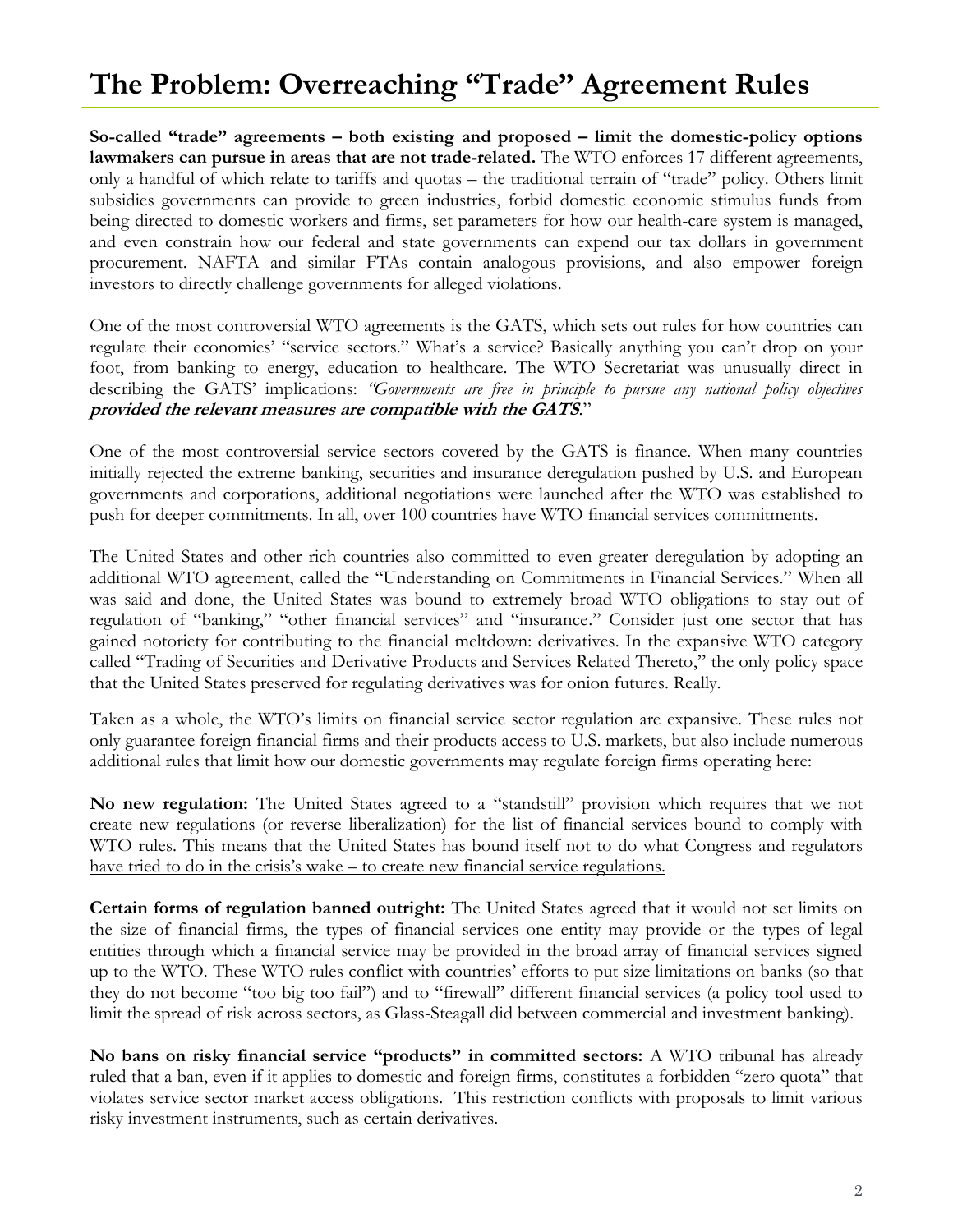**Treating foreign and domestic firms alike is not sufficient:** The GATS market access limits on U.S. domestic regulation apply in absolute terms. In other words, even if a policy applies to domestic and foreign firms alike, if it goes beyond what WTO rules permit, it is forbidden. And, forms of regulation not outright banned by these rules must not inadvertently "modify the conditions of competition in favor of services or service suppliers" of the United States, even if they apply identically to foreign and domestic firms. Might aspects of the Wall Street bailout have "changed the conditions of competition" in favor of U.S. firms? Other WTO members have begun reviewing just this question.

**Other non-discriminatory domestic regulations also subject to review:** GATS subjects policies of general application that may affect service sector firms to review, with WTO tribunals empowered to determine if they are "*reasonable,*" whether they "*could not reasonably have been expected"* and whether licensing and qualification requirements and technical standards limit foreign firms' access.

**The only exception to these rules is viewed by many to be useless:** WTO, NAFTA and other U.S. FTAs contain a "prudential exception" that can be invoked as a defense if a financial policy is challenged. However, the provision contains a clause that many deem "self-cancelling." That is to say, the effectiveness of the provision is at best contested in that its acceptable use is explicitly limited to circumstances where invoking the exception does not contradict a country's "trade" pact commitments. But a country would not use the exception unless it felt that a financial policy did just that.

## **New WTO "International Services Agreement" and Trans-Pacific Partnership FTA Would Require More Financial Deregulation**

**Even as regulators worked to reregulate financial firms after the 2008-2009 crisis, U.S. trade negotiators were trying to revive a beleaguered WTO expansion called the "Doha Round."** The Bush administration led a push to *expand* financial deregulation through this Round, which started in 2001. The Obama administration continued with the Bush agenda. The Doha Round has been deadlocked, and some consider it altogether derailed. However, the United States has joined a small bloc of WTO countries in trying to revive the financial deregulation agenda from the Doha Round by pushing for new "Trade in Services Agreement" (TISA) negotiations. Congress was notified of these negotiations in January 2013. The agenda of the TISA negotiations may include these Doha leftover initiatives:

**A new agreement setting additional constraints on domestic regulation**. It seems unimaginable that, in the current context, WTO negotiations would be underway to establish an agreement imposing new, additional limits on regulation. But a "GATS Working Party on Domestic Regulations" is trying to complete new rules that would do just that. The rules could empower WTO tribunals to secondguess governments on the subjective questions of whether policies are really necessary and whether less trade-restrictive means to meet policy goals could be employed.

**A new agreement imposing limits on accountancy sector regulation**. Arthur Andersen, of Enron accounting scandal fame, helped formulate a WTO agreement establishing new "disciplines" on nondiscriminatory regulations in the accounting sector. These rules would pressure governments to deregulate accounting, rather than better regulate it, as multiple G-20 Communiqués have called for.

In praising the launch of the TISA, the U.S. Chamber of Commerce noted that banks and other firms "have seen trade and regulatory barriers multiply in ways that could not be foreseen two decades ago when the General Agreement on Trade in Services was negotiated." The Chamber welcomed the TISA as a "chance to tackle emerging trade barriers" – a euphemism for post-crisis efforts to reregulate finance.